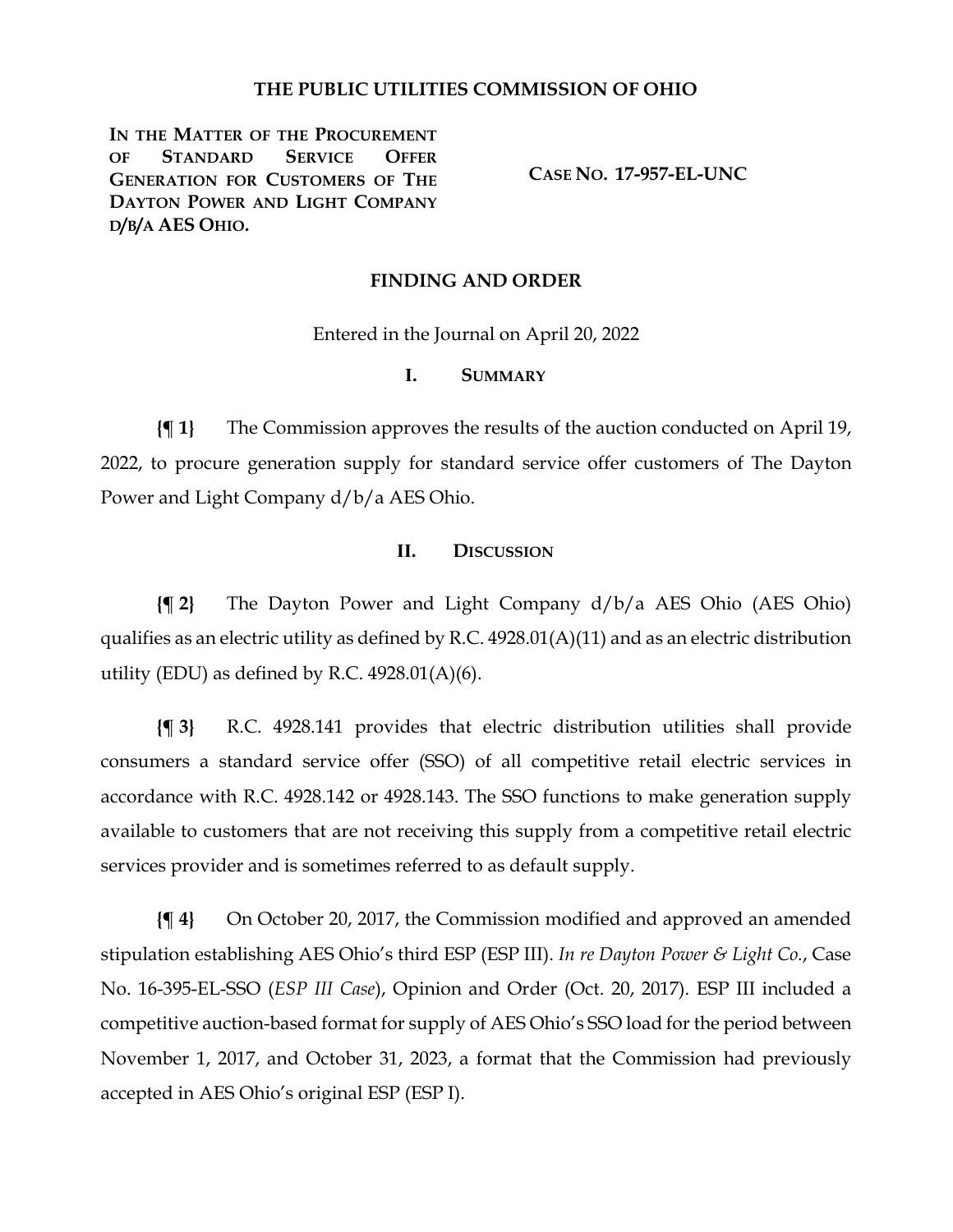**{¶ 5}** Following protracted litigation, which included several rounds of rehearing and a second evidentiary hearing compelled by an intervenor's withdrawal from the amended stipulation establishing ESP III, the Commission issued a Supplemental Opinion and Order further modifying and approving ESP to eliminate AES Ohio's distribution modernization rider. *ESP III Case*, Supplemental Opinion and Order (Nov. 21, 2019).

**{¶ 6}** Consequently, on November 26, 2019, AES Ohio filed a notice of withdrawal of its application for ESP III pursuant to R.C. 4928.143(C)(2)(a) and signaled its intent to implement its most recent  $SSO-ESP$  I-pursuant to R.C.  $4928.143(C)(2)(b)$  by filing proposed revised tariffs in Case No. 08-1094-EL-SSO. *ESP III Case*, Notice of Withdrawal (Nov. 26, 2019); *In re The Dayton Power and Light Co.*, Case No. 08-1094-EL-SSO, et al. (*ESP I Case*), Proposed Revised Tariffs (Nov. 26, 2019).

**{¶ 7}** On December 18, 2019, in addition to approving AES Ohio's withdrawal of its ESP application and terminating ESP III, the Commission issued a Second Finding and Order approving, with modifications, AES Ohio's proposed revised tariffs in the *ESP I Case*. *ESP I Case*, Second Finding and Order (Dec. 18, 2019). Therein, the Commission noted that, in order to maintain the integrity of competitive wholesale and retail markets in the state, ESP I included and continued to embrace the competitive bid process (CBP) for procuring SSO generation. *ESP I Case*, Second Finding and Order (Dec. 18, 2019) at ¶ 28. The Commission further directed AES Ohio "to continue to request appropriate CBP auction schedules as necessary to continue to serve SSO customers until DP&L's next SSO is approved." *Id*.

**{¶ 8}** Since that time, AES Ohio's auction schedule has been modified due to delays in the timing of PJM Interconnection, LLC's (PJM) base residual auction (BRA). *In re the Procurement of Std. Serv. Offer Generation Customers of The Dayton Power and Light Co.*, Case No. 17-957-EL-UNC, Finding and Orders (Feb. 10, 2021) and (June 16, 2021).

**{¶ 9}** On December 22, 2021, the Federal Energy Regulatory Commission (FERC) issued an order reversing FERC's previous determination that the backward-looking energy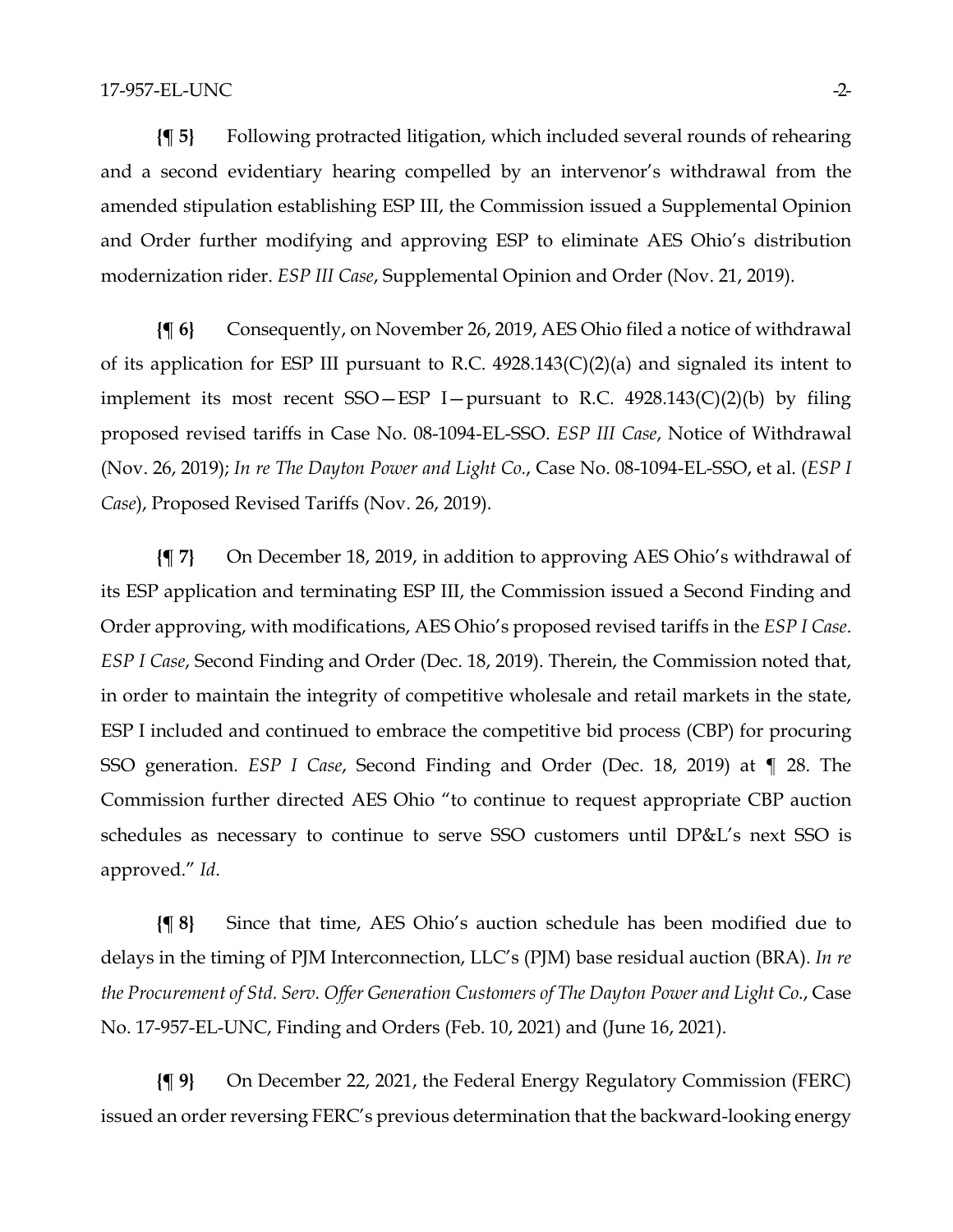and ancillary services offset (E&AS Offset) was just and reasonable. Given this reversal, FERC directed PJM to submit a compliance filing within 60 days to revise its Tariff and Operating Agreement and, in order to incorporate the revised E&AS Offset in the BRA for the 2023/2024 delivery year, directed PJM to submit a compliance filing within 30 days that proposes a new schedule for the BRA and subsequent BRAs. *Order on Voluntary Remand*, Case Nos. EL19-58-006; ER19-1486-003, at ¶ 2 (Dec. 22, 2021).

**{¶ 10}** On January 21, 2022, PJM submitted a compliance filing in response to the above order in which PJM proposed changing the BRA for the 2023/2024 delivery year from January 25, 2022, to June 8, 2022. *Compliance Filing Concerning Certain Proposed Revised PreAuction Deadlines*, Case Nos. EL19-58-010; ER19-1486-00, at 2 (Jan. 21, 2022).

**{¶ 11}** On February 7, 2022, AES Ohio filed an application to adjust its SSO procurement auctions. Citing to uncertainty regarding the PJM capacity rate for the 2023- 2024 delivery year, AES Ohio sought to eliminate the 24-month product and offer only the 12-month product in its March 2022 auction.

**{¶ 12}** By Finding and Order issued February 23, 2022, the Commission approved AES Ohio's request to adjust its SSO procurement auctions scheduled for March 2022 and March 2023. Finding and Order (Feb. 23, 2022) at ¶ 12.

**{¶ 13}** On March 23, 2022, AES Ohio held its scheduled auction. While the original tranche target for the auction was 100 tranches of a 12-month product, shortly after the auction commenced, the tranche target was reduced from 100 tranches to 50 tranches, based on pre-determined criteria and consistent with auction rules and procedures. Pursuant to the contingency plan embedded in the bidding rules for the procurement of the remaining 50 unfulfilled tranches, the Commission directed AES Ohio to schedule an additional auction no later than 30 calendar days prior to the start of the delivery period. Finding and Order (Mar. 23, 2022) at ¶ 15. This auction subsequently was scheduled for April 19, 2022.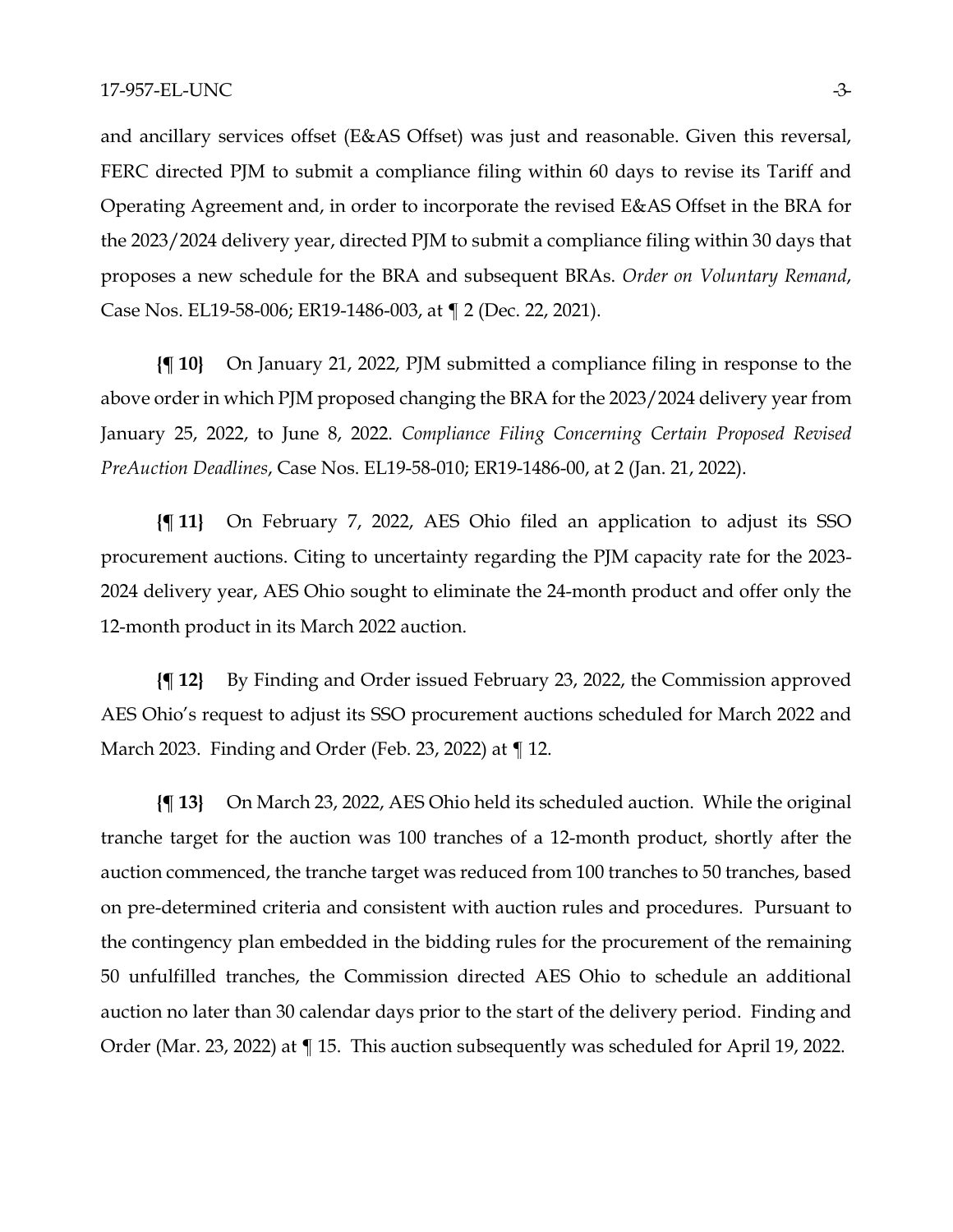**{¶ 14}** On April 19, 2022, in the above-captioned case, Charles River Associates, International (CRA), the auction manager for AES Ohio's SSO auctions, and Bates White Economic Consulting (Bates White), a consultant retained by the Commission to monitor auctions, filed reports regarding the conduct of the Company's auction held on April 19, 2022, which included a 12-month product. These reports consisted of confidential versions, filed under seal, and a redacted version of the report filed by CRA, which is publicly available in this docket.

**{¶ 15}** According to the reports filed by CRA and Bates White, for the 50 tranches procured of the 12-month product, the auction resulted in a clearing price of \$122.50 per megawatt hour for the delivery period of June 1, 2022 to May 31, 2023. CRA and Bates White each recommended that the Commission find that the auction, within the limits of its structures, had sufficient competitive attributes and resulted in a winning price that is reasonable.

**{¶ 16}** The Commission finds that the reports filed by CRA and Bates White do not contain any recommendation or evidence that the auction violated the CBP rules in such a manner as to invalidate the auction. Accordingly, the Commission will not reject the results of the auction.

**{¶ 17}** On April 20, 2022, Staff filed a motion for protective order, pursuant to Ohio Adm.Code 4901-1-24, requesting that both the report of the Commission's consultant regarding AES Ohio's auction and the notification of auction results filed on April 20, 2022, be kept confidential. In support of the motion, Staff submits that these documents are highly competitively sensitive, in that they identify the details of various bids and parties making the bids in the auction. According to Staff, disclosure of this information would be highly prejudicial to the bidding parties and he viability of any future auction in Ohio.

**{¶ 18}** Ohio Adm.Code 4901-1-24 provides that, unless otherwise ordered, protective orders issued pursuant to the rule automatically expire after 24 months. However, given the highly competitive and sensitive nature of the reports filed by CRA and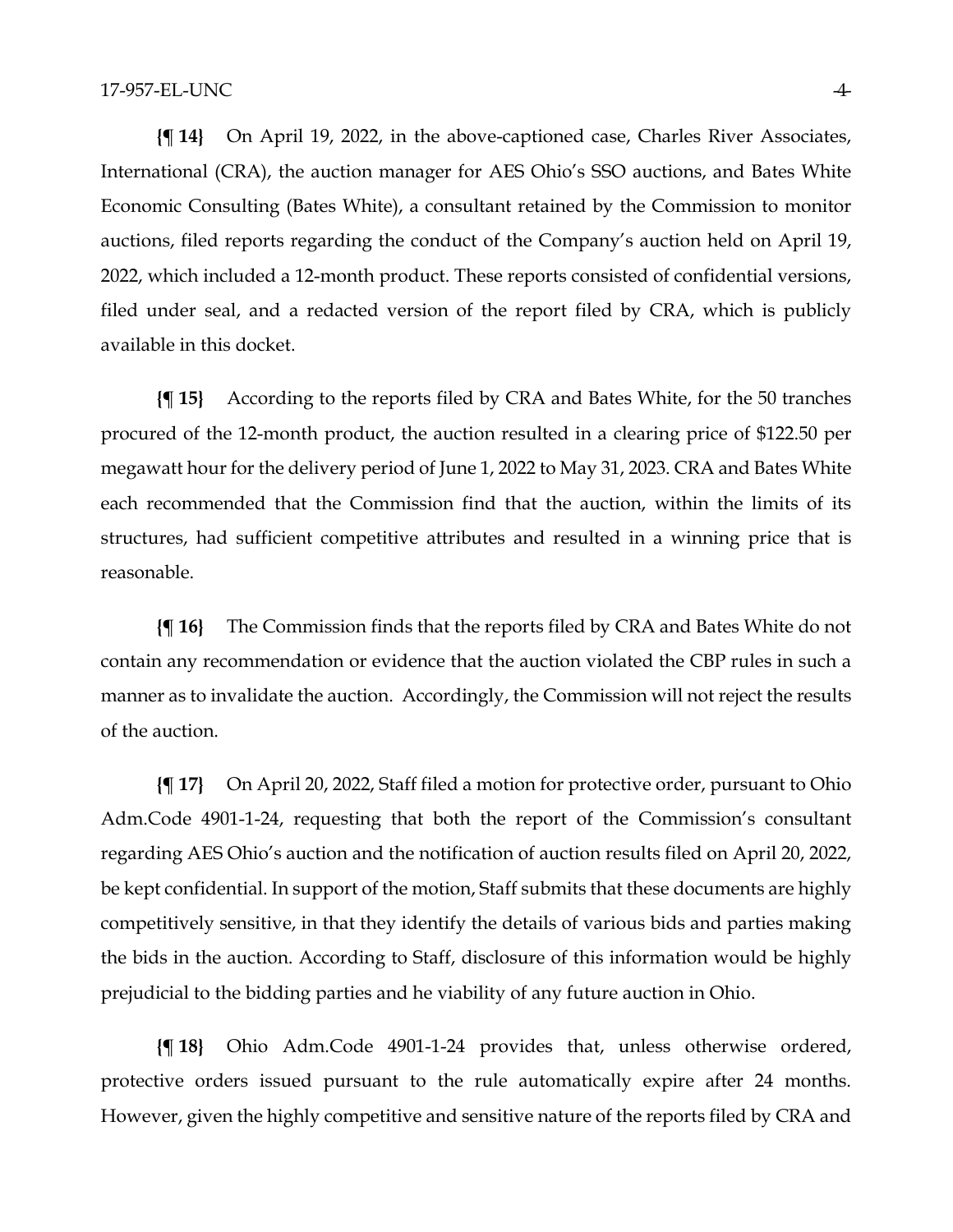Bates White, the Commission finds it would be appropriate to grant protective treatment indefinitely, until the Commission orders otherwise. Therefore, we find that Staff's motion for protective order of the information filed on April 20, 2022, is reasonable and should be granted, to the extent set forth in this Finding and Order. Accordingly, the Bates White report and the following information related to the CRA report will be protected from public release: the names of unsuccessful bidders; price information, including starting price methodologies and round prices/quantities for individual bidders; all information contained in Part I and Part II of the bidder applications; and indicative pre-auction offers.

**{¶ 19}** However, the Commission finds that certain information regarding the CBP auction contained in the reports submitted by CRA should be released to the public after a brief period of time to allow the winning bidders to procure any additional necessary capacity to serve the SSO load. Therefore, unless otherwise ordered by the Commission, the following information will be subject to public release 21 days after the issuance of this Finding and Order: the names of bidders who won tranches in the CBP auction; the number of tranches won by each bidder; the first round ratio of tranches supplied compared to tranches needed; and, the redacted report filed by CRA detailing the CBP auction proceedings, subject only to redaction of any confidential information enumerated in Paragraph 17.

**{¶ 20}** Finally, the Commission notes that all bidders are required to immediately disclose to the Commission and Staff all prices, terms, and conditions for any post auction assignments of tranches obtained through the CBP, subject to appropriate protections for confidential or proprietary information.

#### **III. ORDER**

**{¶ 21}** It is, therefore,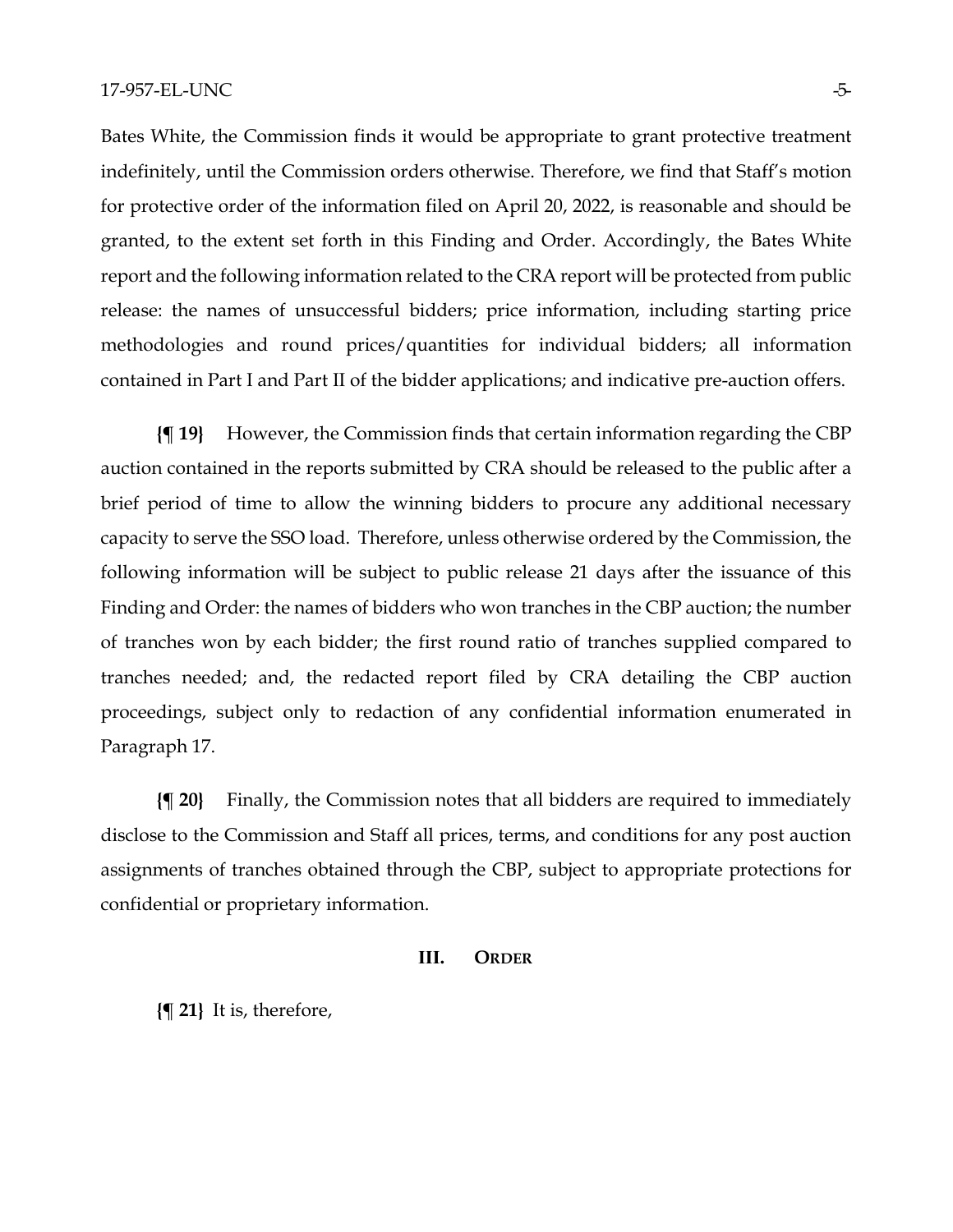**{¶ 22}** ORDERED, That Staff's motion for protective order be granted and the information set forth in Paragraph 18 be deemed confidential and remain under seal indefinitely, unless otherwise ordered by the Commission. It is, further,

**{¶ 23}** ORDERED, That, unless otherwise ordered by the Commission, the information set forth in Paragraph 19 be subject to public release 21 days after the issuance of this Finding and Order. It is, further,

**{¶ 24}** ORDERED, That a copy of this Finding and Order be served upon all parties and interested persons of record.

COMMISSIONERS: *Approving:*  Jenifer French, Chair M. Beth Trombold Lawrence K. Friedeman Daniel R. Conway Dennis P. Deters

GAP/hac